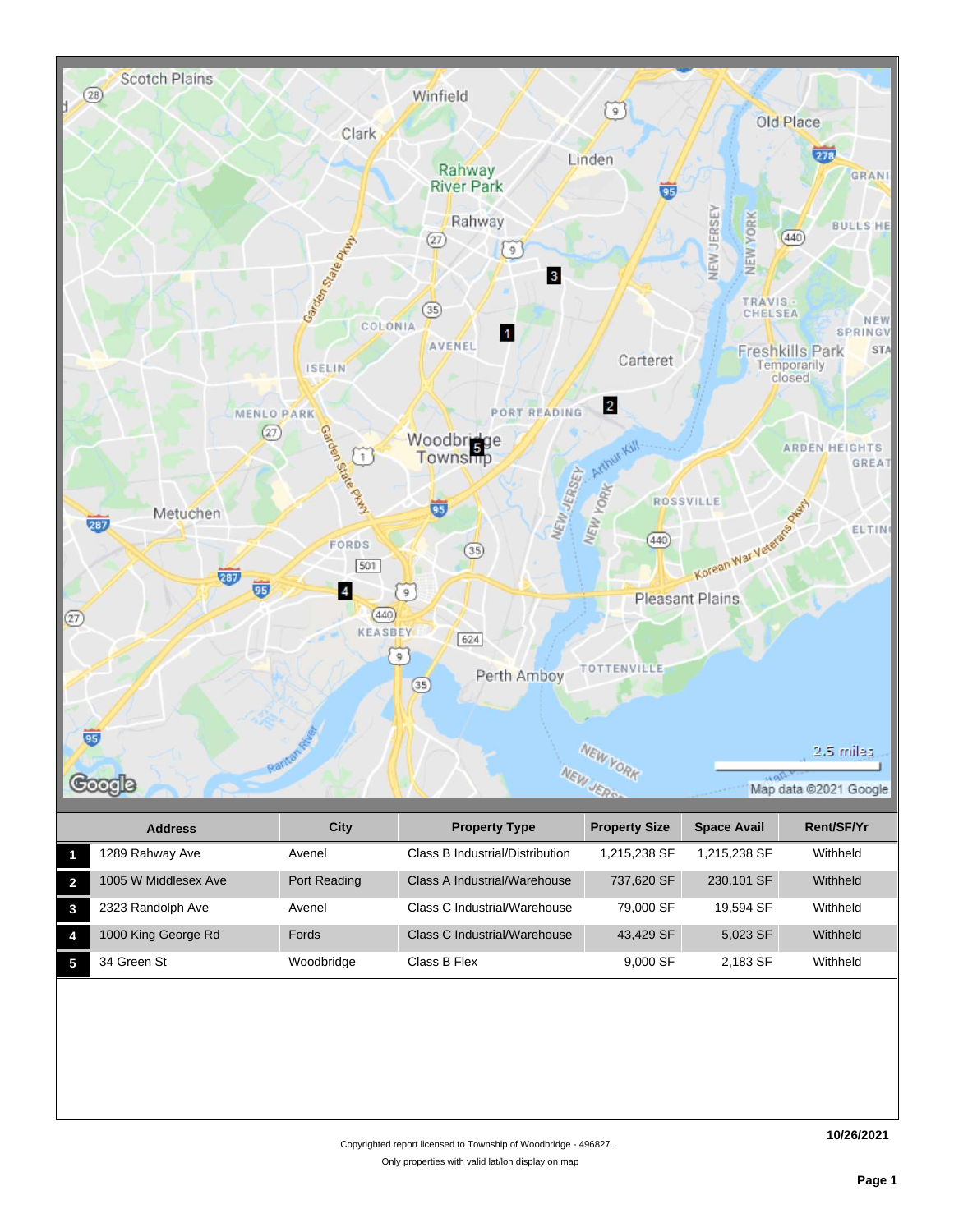| 1                                  |                                                                                                                                                                          |                    | 1289 Rahway Ave                   |                                                                         |          |
|------------------------------------|--------------------------------------------------------------------------------------------------------------------------------------------------------------------------|--------------------|-----------------------------------|-------------------------------------------------------------------------|----------|
|                                    |                                                                                                                                                                          |                    |                                   |                                                                         |          |
|                                    |                                                                                                                                                                          |                    |                                   |                                                                         |          |
|                                    |                                                                                                                                                                          |                    |                                   |                                                                         |          |
|                                    |                                                                                                                                                                          |                    |                                   |                                                                         |          |
|                                    |                                                                                                                                                                          |                    |                                   |                                                                         |          |
|                                    |                                                                                                                                                                          |                    |                                   |                                                                         |          |
|                                    |                                                                                                                                                                          |                    |                                   |                                                                         |          |
|                                    |                                                                                                                                                                          |                    |                                   |                                                                         |          |
|                                    |                                                                                                                                                                          |                    |                                   |                                                                         |          |
|                                    |                                                                                                                                                                          |                    |                                   |                                                                         |          |
|                                    | Location: Brunswick/Piscataway Ind Cluster                                                                                                                               |                    |                                   | Building Type: Class B Distribution                                     |          |
|                                    | <b>Carteret/Avenel Ind Submarket</b><br><b>Middlesex County</b><br>Avenel, NJ 07001                                                                                      |                    |                                   | Status: Under Construction, delivers Nov 2022<br>Tenancy: Single Tenant |          |
|                                    |                                                                                                                                                                          |                    | Land Area: 63.89 AC<br>Stories: 1 |                                                                         |          |
|                                    |                                                                                                                                                                          |                    |                                   | RBA: 1,215,238 SF                                                       |          |
| Management: -                      | Landlord Rep: The Morris Companies<br>Recorded Owner: Morris Avenel Associates Urban Renewal, LLC                                                                        |                    | % Leased: 0%                      | Total Avail: 1,215,238 SF                                               |          |
| Ceiling Height: -                  |                                                                                                                                                                          |                    | Crane: -                          |                                                                         |          |
| Column Spacing: -<br>Drive Ins: -  |                                                                                                                                                                          |                    | Rail Line: -<br>Cross Docks: Yes  |                                                                         |          |
| Loading Docks: 100 ext<br>Power: - |                                                                                                                                                                          |                    | Const Mat: -<br>Utilities: -      |                                                                         |          |
|                                    | For Sale: Not For Sale<br>Parcel Number: 25-00867-0000-00001-01<br>Parking: 300 Surface Spaces are available; Ratio of 0.25/1,000 SF<br>Amenities: Fenced Lot, Mezzanine |                    |                                   |                                                                         |          |
|                                    | <b>SF Avail</b>                                                                                                                                                          | <b>Bldg Contig</b> | Rent/SF/Yr + Svs                  | <b>Term</b><br>Occupancy                                                | Use/Type |
| Floor                              |                                                                                                                                                                          | 1,215,238          | Withheld<br>06/2022               | Negotiable                                                              | Direct   |
|                                    | 1,215,238/40,000 ofc                                                                                                                                                     |                    |                                   |                                                                         |          |
| P 1st                              | The Morris Companies / Ron Schram (201) 804-8700                                                                                                                         |                    | <b>Building Notes</b>             |                                                                         |          |

**10/26/2021**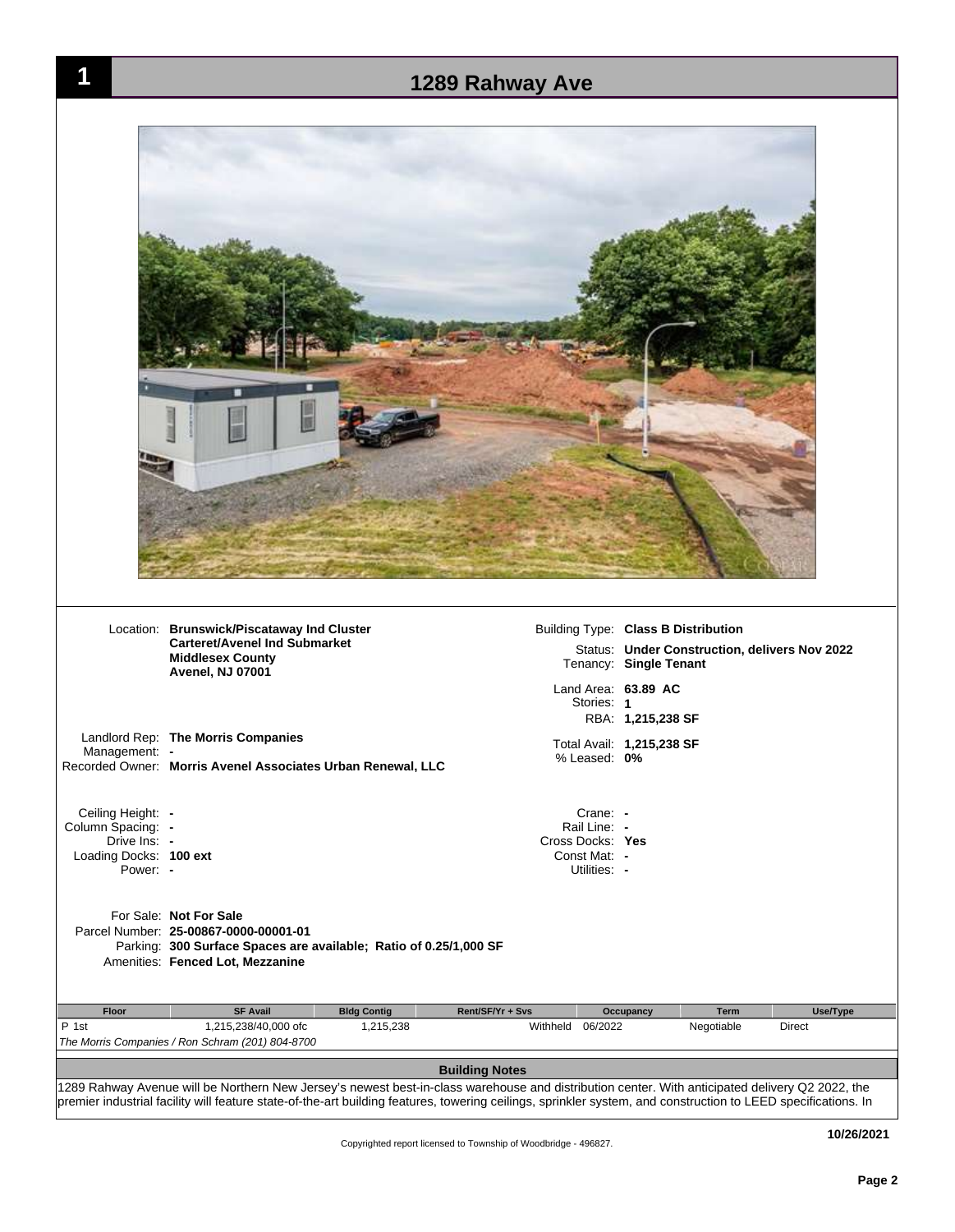## **1 1289 Rahway Ave(cont'd)**

addition to an immersive 1,175,238 square feet of dedicated warehouse space, the property will also include 20,000 square feet of office space and an additional 20,000 square foot office mezzanine. Situated on an expansive 63.89-acre site, the property exterior will deliver with evergreen professional landscaping and an 8-foot high fence around the perimeter for added security. Tenants will have access to 502 trailer parking stalls, 100 dock-high doors, and 300 car parking spaces. Strategically located, 1289 Rahway Avenue provides convenient access to US-Route 1, US-Route 9, the New Jersey Turnpike (I-95), and a 15-minute drive to I-278 access. In addition to highways, the well-connected property is located 9.5 miles away from the New York Container Terminal freight-port. Newark Liberty International, La Guardia, and John F. Kenney International airports are all located within an hour's drive. The robust surrounding workforce provides over 113,819 warehouse employees within a 10-mile radius, and with 88.2% of the total workforce population achieving a high school education or higher. The best-in-class features combined with its location help make 1289 Rahway Avenue an ideal property for meeting all distribution needs and beyond.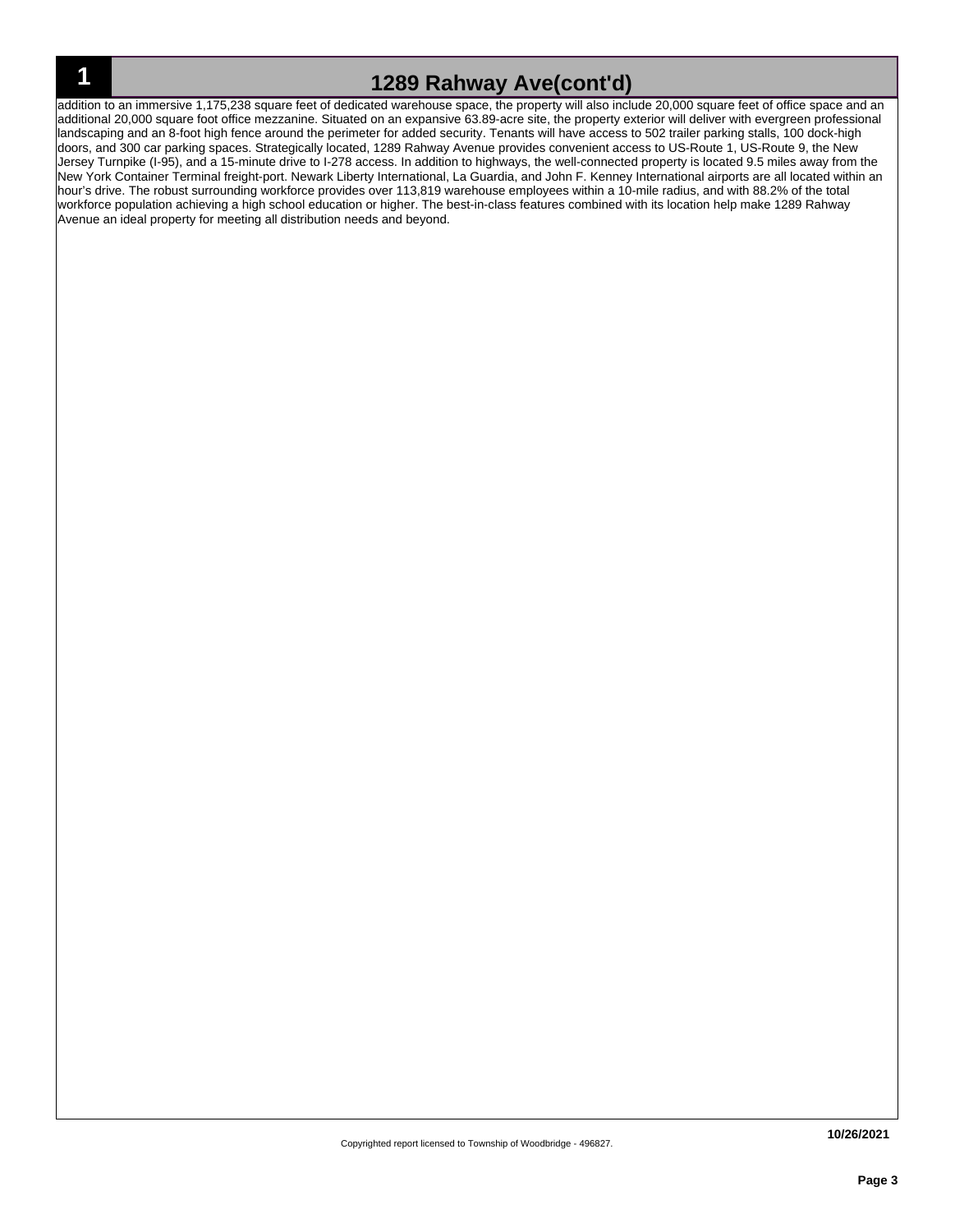|                                                                                                | Location: Building 2<br><b>Brunswick/Piscataway Ind Cluster</b><br>Perth Amboy/GSP Ind Submarket<br><b>Middlesex County</b><br>Port Reading, NJ 07064 | Land Area: 39.45 AC                                                                                                | Building Type: Class A Warehouse<br>Status: Built 2014<br>Tenancy: Multiple Tenant |
|------------------------------------------------------------------------------------------------|-------------------------------------------------------------------------------------------------------------------------------------------------------|--------------------------------------------------------------------------------------------------------------------|------------------------------------------------------------------------------------|
|                                                                                                |                                                                                                                                                       | Stories: 1                                                                                                         | RBA: 737,620 SF                                                                    |
| Landlord Rep: CBRE                                                                             | Management: Prologis, Inc.<br>Recorded Owner: Reading-WBDG Ili/Prologis Tax                                                                           | % Leased: 100%                                                                                                     | Total Avail: 230,101 SF                                                            |
| Ceiling Height: 36'0"<br>Column Spacing: 52'w x 50'd<br>Loading Docks: 168 ext<br>Power: 4000a | Drive Ins: 4 - 12'0"w x 14'0"h                                                                                                                        | Crane: None<br>Rail Line: -<br>Cross Docks: None<br>Const Mat: Masonry<br>Utilities: -                             |                                                                                    |
|                                                                                                | For Sale: Not For Sale<br>Expenses: 2020 Tax @ \$0.02/sf<br>Parcel Number: 25-01095-0000-00002-01                                                     | Parking: 73 Industrial Trailer Spaces are available; 130 free Surface Spaces are available; Ratio of 0.73/1,000 SF |                                                                                    |
| Floor                                                                                          | <b>SF Avail</b>                                                                                                                                       | <b>Bldg Contig</b><br>Rent/SF/Yr + Svs                                                                             | Use/Type<br>Occupancy<br><b>Term</b>                                               |
| P 1st<br>NAI Mertz / Scott Mertz (856) 802-6529                                                | 230,101 div<br>New construction 2019 Would have use of restrooms and office                                                                           | 230,101<br>Withheld 30 Days                                                                                        | Thru Sep 2023<br>Sublet                                                            |

**Page 4**

**2 1005 W Middlesex Ave - Building 2 - Port Reading Business Park**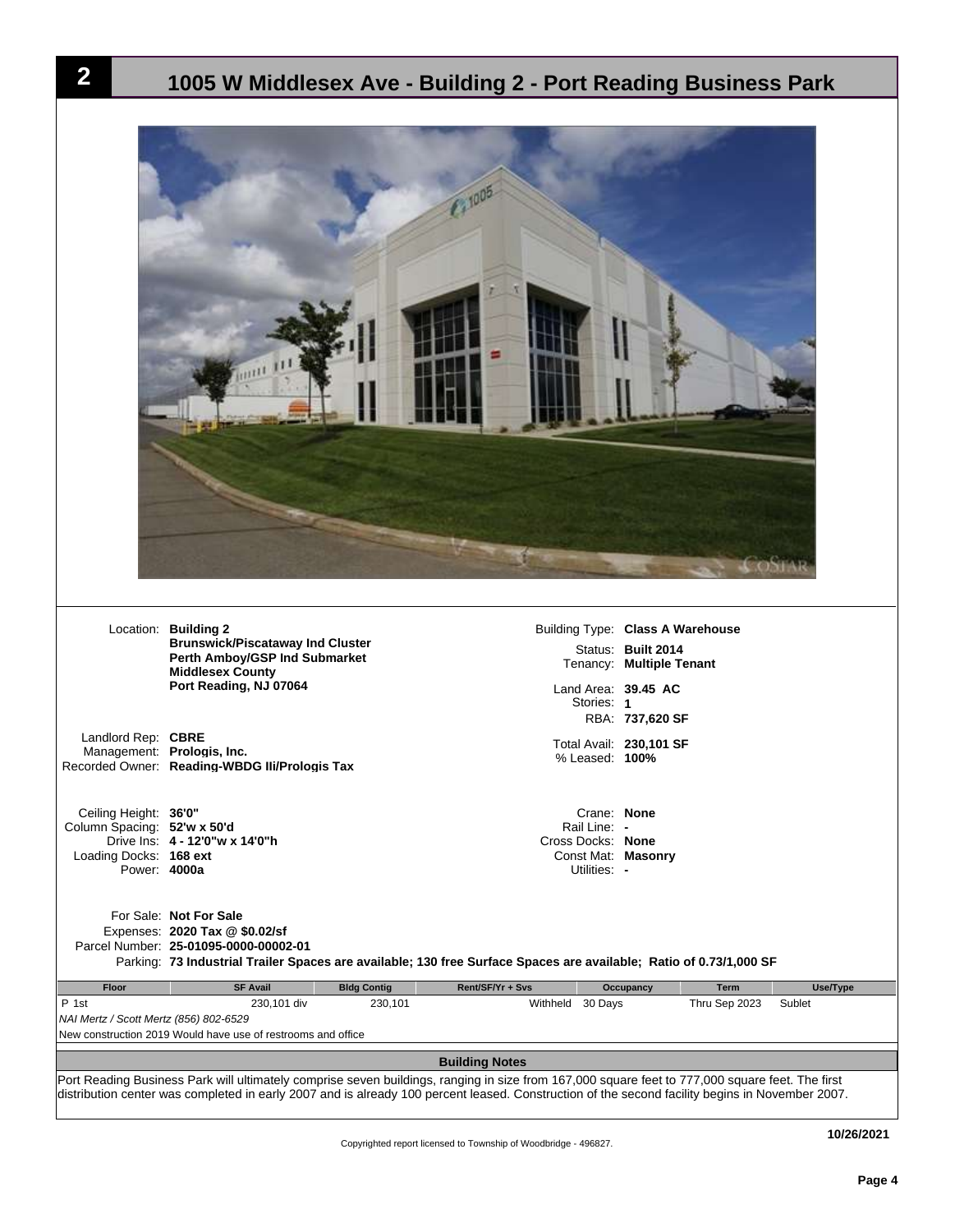| 3                                                                                                 | 2323 Randolph Ave - Turnpike Industrial Center                                                                                                                                                                                                                                      |                                                                                             |                                                                                                      |
|---------------------------------------------------------------------------------------------------|-------------------------------------------------------------------------------------------------------------------------------------------------------------------------------------------------------------------------------------------------------------------------------------|---------------------------------------------------------------------------------------------|------------------------------------------------------------------------------------------------------|
|                                                                                                   |                                                                                                                                                                                                                                                                                     |                                                                                             |                                                                                                      |
|                                                                                                   |                                                                                                                                                                                                                                                                                     |                                                                                             |                                                                                                      |
|                                                                                                   | Location: Turnpike Industrial Center<br><b>Woodbridge Twp</b><br><b>Brunswick/Piscataway Ind Cluster</b><br><b>Carteret/Avenel Ind Submarket</b><br><b>Middlesex County</b><br>Avenel, NJ 07001<br>Landlord Rep: Lee & Associates Commercial Real Estate Service                    | Land Area: 5 AC<br>Stories: 2<br>Total Avail: 19,594 SF                                     | Building Type: Class C Warehouse<br>Status: Built 1986<br>Tenancy: Multiple Tenant<br>RBA: 79,000 SF |
| Ceiling Height: 19'0"-20'0"<br>Column Spacing: 40'w x 40'd<br>Loading Docks: 9 ext<br>Power: 200a | Management: Cushman & Wakefield Inc<br>Recorded Owner: Prologis Targeted U S Logistics Fund<br>Drive Ins: 2 - 12'0"w x 14'0"h                                                                                                                                                       | % Leased: 100%<br>Crane: None<br>Rail Line: None<br>Cross Docks: None<br>Const Mat: Masonry | Utilities: Gas - Natural, Heating - Gas, Sewer - City,<br><b>Water - City</b>                        |
|                                                                                                   | For Sale: Not For Sale<br>Expenses: 2020 Tax @ \$2.17/sf, 2012 Est Tax @ \$1.09/sf; 2011 Ops @ \$2.25/sf, 2012 Est Ops @ \$2.25/sf<br>Parcel Number: 25-00912-0000-00028<br>Parking: 58 Surface Spaces are available; Ratio of 0.26/1,000 SF<br>Amenities: Property Manager on Site |                                                                                             |                                                                                                      |
| Floor                                                                                             | <b>SF Avail</b><br><b>Bldg Contig</b>                                                                                                                                                                                                                                               | Rent/SF/Yr + Svs                                                                            | Occupancy<br>Term<br>Use/Type                                                                        |
| P 1st / Suite 400                                                                                 | 19,594<br>19,594<br>Lee & Associates Commercial Real Estate Service / William Ziegler (201) 458-5470 / Drew Maffey (973) 406-2493 / Richard D. Marchisio (973) 475-7055                                                                                                             | Withheld 01/2022                                                                            | Negotiable<br>Direct                                                                                 |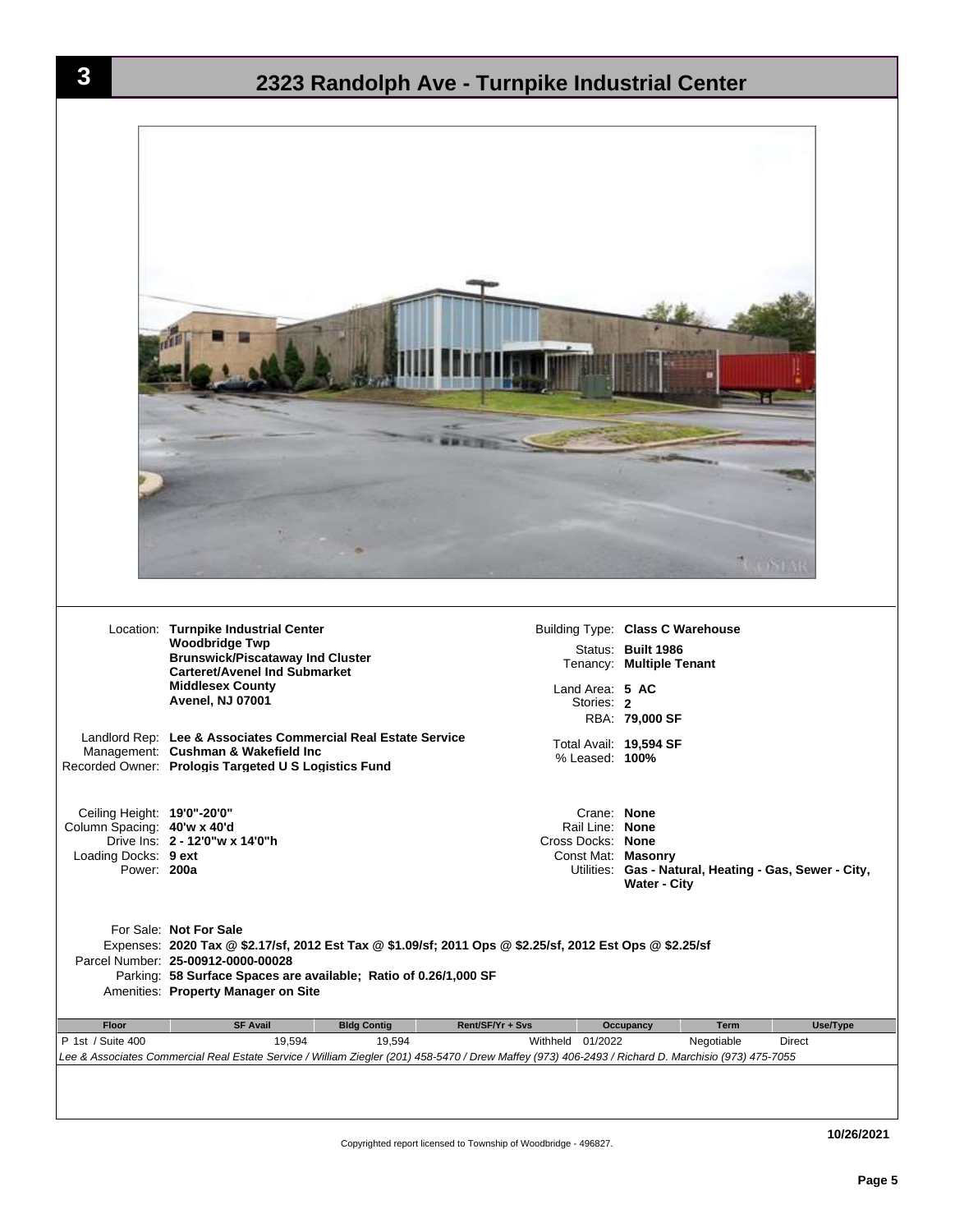

**Page 6**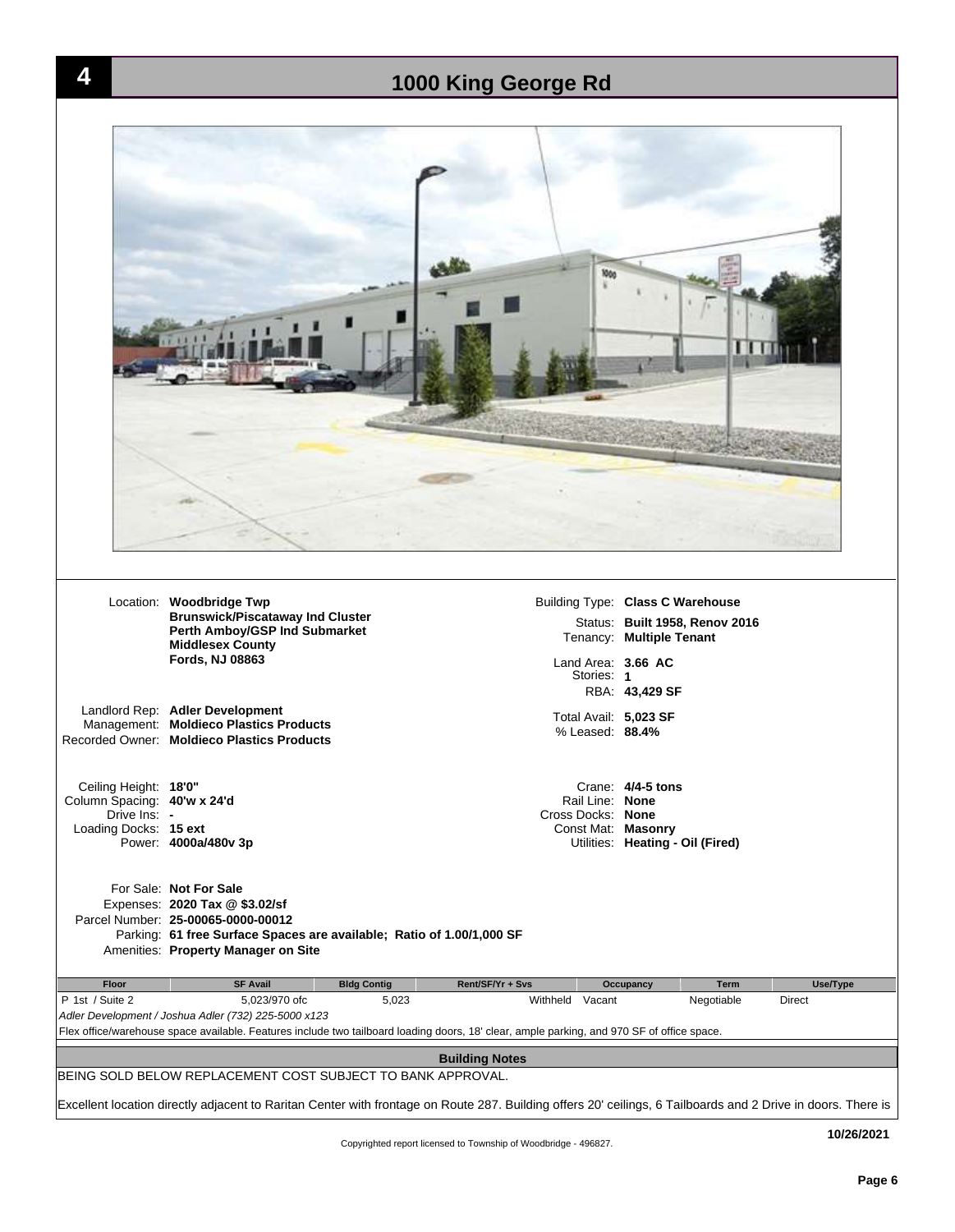## **4 1000 King George Rd(cont'd)**

also a rear fenced yard.

Great opportunity for a user or user/investor as the building divides down to 4,800 sf with a loading dock. Building is a functional rectangular box with good column spacing.